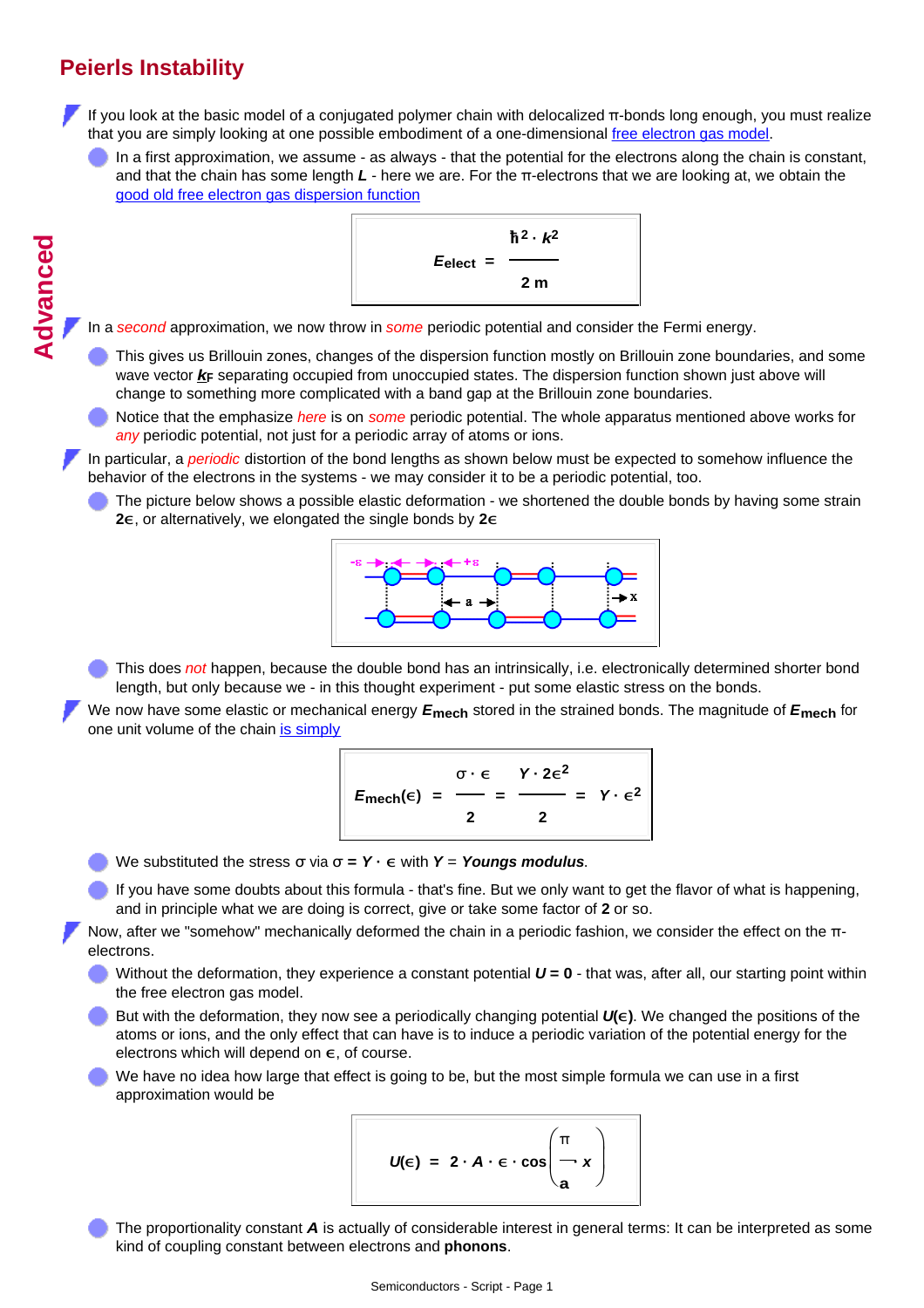After all, a periodic displacement of atoms from their regular lattice positions *is* a phonon - even if doesn't bounce around a crystal.

Now let's look at what all that means in reciprocal space. We can use one of our [old pictures](http://www.tf.uni-kiel.de/matwis/amat/semi_en/kap_2/backbone/r2_1_3.html#_1) for this in slightly modified form



We have a band gap at the Brillouin zones, of course. It's magnitude is directly given by the amplitude of the periodic potential, i.e. we have

$$
E_{\text{gap}} = 2 \cdot A \cdot \epsilon
$$

The last thing we need to notice is that the available states will be occupied right up to the **1st** Brillouin zone, because we have one "free" electron per lattice constant.

What we see now is that the total energy of the "free" electrons is smaller if there is a band gap. But we don't get it for free - we have to pay some elastic energy *E***mech** to get a reduction in the electronic energy.

In order to find out out if "pays" to invest some elastic energy *E***mech** with respect top the return of electronic energy, we have to look eat the total energy *E***total(ε) =** *E***mech(ε) +** *E***elec(ε)** and see if it has a minimum , and if yes, for what kind of elastic deformation .

Doing that is not exactly easy - even for our rather simple minded approximations used so far.

But it is not so difficult either, so that we cannot understand the gist of the argumentation here

So let's not go onto details, but just discuss what needs to be done.

- First, we need some formula for the dispersion curve for the case with a band gap. Whatever this formula will be, it depends on the magnitude of the band gap, i.e. on the amount of strain **ε** and on the constant *A*, which describes how much an elastic deformation influences electrons.
- This formula, as always, also defines the available states for the electrons in *k*-space.
- The total electronic energy of the system then is simply the integral over this curve up to the last occupied states, i.e. up to the Fermi wave vector or Fermi energy.
- To this integral we add the [elastic energy](#page-0-0) that we have to invest to produce the periodic potential in the first place. This gives us the total energy

$$
E_{\text{total}}(\epsilon) = E_{\text{elec}}(\epsilon) + E_{\text{mech}}(\epsilon)
$$

Then we find the minimum of that total energy by differentiating it with respect to the strain **ε** and setting the resulting differential quotient to zero, i.e. we do

$$
\frac{\partial E_{\text{total}}(\epsilon)}{\partial \epsilon} = \frac{\partial}{\partial \epsilon} \left( \int_{0}^{k_{\text{F}}} E(k, \epsilon, A) + Y \cdot \epsilon^{2} \right) = 0
$$

- This will be our master equation. It looks pretty formidable even for the most simple model and approximation we can chose. We can easily make it more complicated by looking at more sophisticated models, but it always will have always *one* basic property: It either has a solution or it doesn't.
	- If it has a solution, it means that a Peierls instability does occur because it is energetically favorable. An inherent symmetry will be broken by some elastic deformation, and a band gap in electronic states will open up. This gap might be so small that at room temperature it will not be noticed, but it will be there nonetheless.
	- If it does *not* have a solution, it means that there is no Peierls instability bond lengths are the same, the band structure does not have a gap, and the (model) material is a conductor.